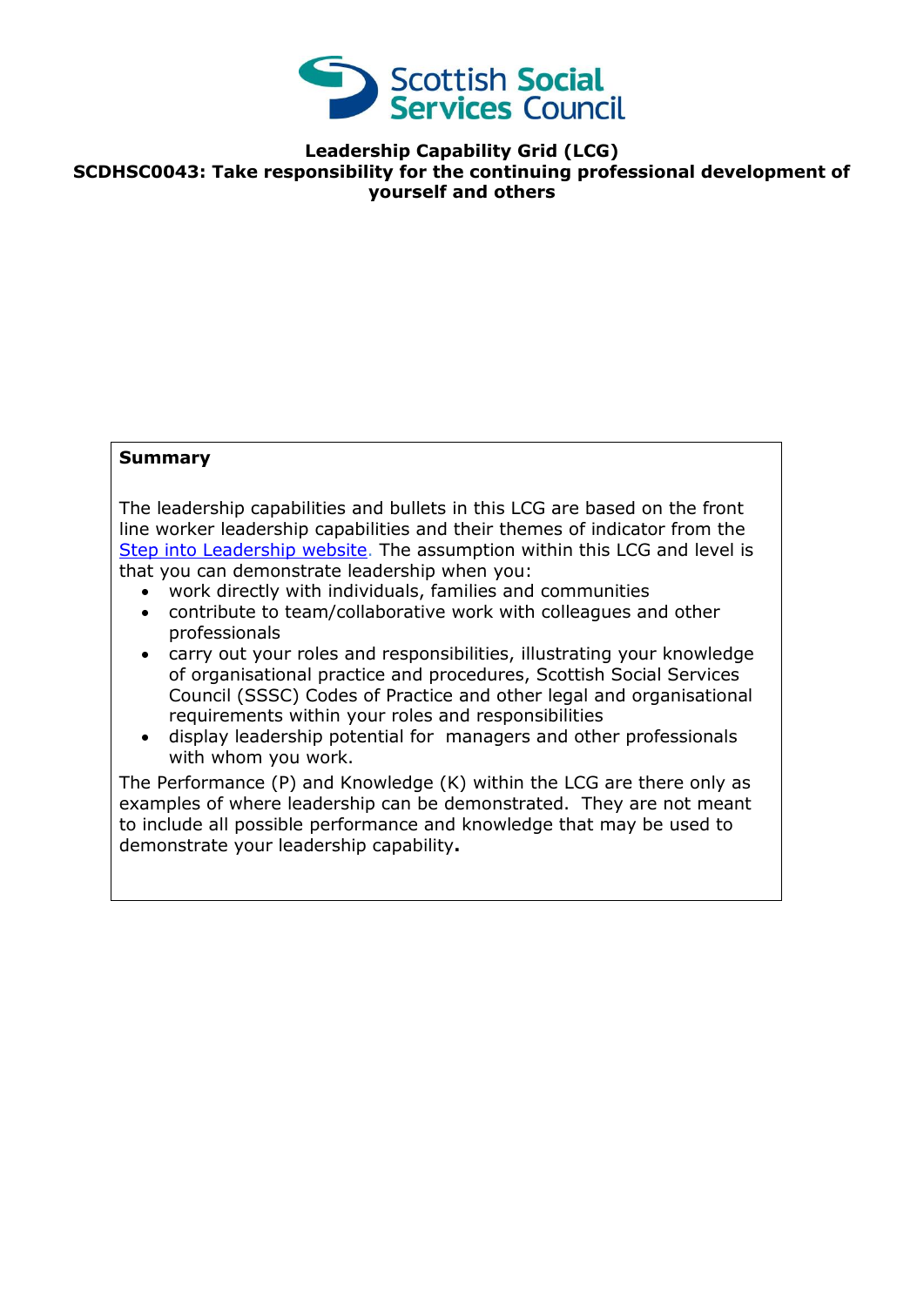

## **Leadership Capability Grid (LCG) SCDHSC0043: Take responsibility for the continuing professional development of yourself and others**

| Leadership<br>capabilities                 | When leading continuous professional development you can<br>demonstrate leadership capabilities by:                                                                                                                                                                                                                                                                                                                                                                                                                                                                                                                                                                                                                                                                                                                              |
|--------------------------------------------|----------------------------------------------------------------------------------------------------------------------------------------------------------------------------------------------------------------------------------------------------------------------------------------------------------------------------------------------------------------------------------------------------------------------------------------------------------------------------------------------------------------------------------------------------------------------------------------------------------------------------------------------------------------------------------------------------------------------------------------------------------------------------------------------------------------------------------|
| <b>Vision</b>                              | Providing a vision for those with whom you work and your organisation when<br>you:<br>• See how best to make a difference when identifying $(P1-3, 17-20, 25, 27)$<br>K1-5, 11, 16, 24-25, 35-39)<br>• Communicate and promote ownership of the vision when seeking extra<br>support $(P4,6, 28; K20)$ , working with others $(P28)$ and recording and<br>reporting (P 27-37, 43, 46; K 43-46)<br>• Promote public service ethos through active participation and<br>personalisation (P1, 2, 7, 8, 11, 13, 14, 15, 20-26; K 1-5, 11, 13-19; 28,<br>30), when working others and when recoding and reporting (P 27-37)<br>Thinking and planning strategically when demonstrating knowledge and<br>$\bullet$<br>practice of organisational, local and national policies and procedures (P26,<br>27, 32, 37; K6, 8-9, 26-27, 32-34) |
| Self-<br>leadership                        | Displaying self leadership when you:<br>• Demonstrate and adapt leadership in response to changing needs and<br>preferences (P5,16, 20,35-36; K23) and overcoming barriers (P20)<br>Improve own leadership by seeking advice $(P4, 6, 36; K20, 23)$<br>$\bullet$<br>• Enabling intelligent risk taking when communicating with difficult, complex<br>and sensitive issues (P21-26; K15, 40-41) and protecting yourself (K31)<br>• Demonstrate and promote resilience when adapting practice and<br>overcoming barriers (P5,16,18,20,35-36; K3, 4, 19, 30)<br>• Challenge discrimination and oppression (P20; K 1, 4)                                                                                                                                                                                                             |
| <b>Motivating</b><br>and inspiring         | Motivating and inspiring others when you:<br>Inspire people by personal example (P10, 28; K14-20)<br>$\bullet$<br>• Recognise and value the contribution of others ( $P$ 4,6,36; K 9-10, 20)<br>• Support the creation of a learning and performance culture ( $P4, 6, 8, 18, 18$ )<br>20, 23, 25, 27-28, 31; K16-20, 23; 39)                                                                                                                                                                                                                                                                                                                                                                                                                                                                                                    |
| <b>Empowering</b>                          | Empowering people when you:<br>• Enable leadership at all levels (P1, 2, 4, 6-7, 20, 21, 25, 27, 31; K8-9;<br>$16-20)$<br>Driving the creation of a knowledge and management culture by seeking<br>and providing information to enable understanding (P4, 6, 8, 25, 31, 33-<br>36; K16-20, 23; 39)<br>• Promote professional autonomy (P1-3,17-20, 25, 27; K16-20, 23-25)<br>• Involve people in development and improvement (P20; K16-20)                                                                                                                                                                                                                                                                                                                                                                                       |
| <b>Collaborating</b><br>and<br>influencing | Collaborating and influencing when you:<br>Lead partnership working $(P4,6, 28; K11, 14-20)$<br>Influence people (P20, 28, 33-36; K11, 14-20)<br>$\bullet$<br>Understand and value the perspectives of others (P1-2, 7, 11, 15, 17-20,<br>$\bullet$<br>25, 28, 31, 35; K8-9, 11, 14-20)                                                                                                                                                                                                                                                                                                                                                                                                                                                                                                                                          |
| <b>Creativity</b><br>and                   | Using creativity and innovations in your work when you:<br>See opportunities to do things differently (P5,16, 20,34-36; K3-4, 16-20,                                                                                                                                                                                                                                                                                                                                                                                                                                                                                                                                                                                                                                                                                             |